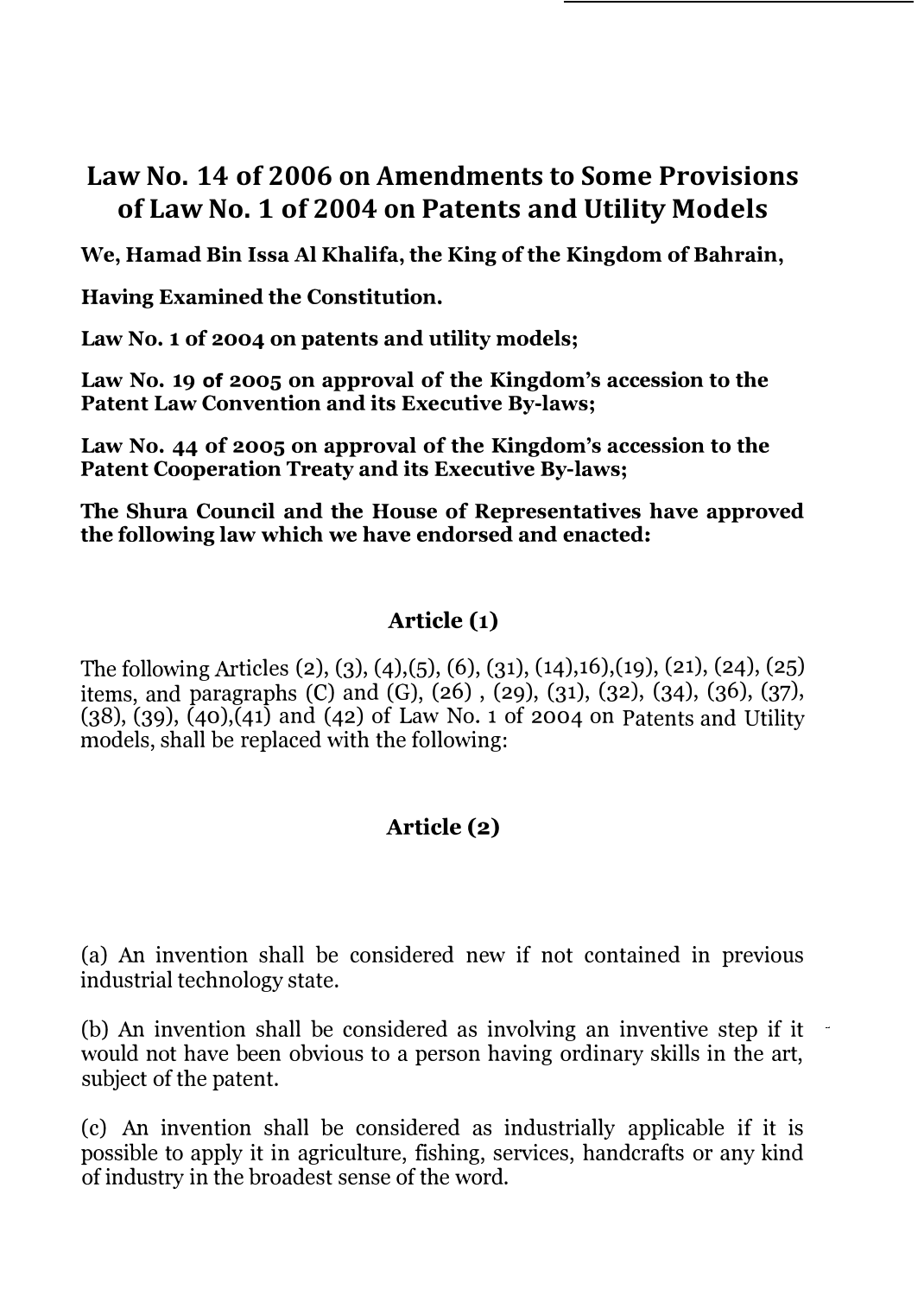(d) The patent shall not be granted if the Invention subject was disclosed to the public in the Kingdom of Bahrain or abroad in writing or verbally or by use or by any other method of realizing contents of the invention prior to the date of submitting the application for purpose of granting a patent or date of priority on request.

(e) For the purposes of clauses (A), (B), (C) and (D) of this Article, the following shall not be considered a Disclosure:

- 1- Disclosure of the invention to the public shall be inconsiderable if it took place at official international exhibitions or officially recognized exhibitions, pursuant to Article (34) of this law, subject to disclosure in the patent request of all details related to the said disclosure.
- 2- Disclosure of an invention shall also be inconsiderable, if it was disclosed by the applicant or by his permission or through him all of which the disclosure was conducted within the 12 months preceding submitting a patent applications or date of priority upon request.

### **Article (3)**

- (A) A patent shall not be granted in respect of:
- 1- Any invention which prohibition of commercial use in the Kingdom of Bahrain is imperative for the protection of public order or principles of morality; including the protection of humans life or health or that of animals or plants or to avert causing serious harm to the environment.
- 2- Animals
- 3 Diagnostic, therapeutic, and surgical methods necessary for the treatment of humans and animals. This provision however shall not apply to products used in any of these methods
	- (B) Without prejudice to the provisions of the previous Clause and Article (2) of this Law, the Patent may be granted for any use or method of use of a known product, including the product used in certain medical cases.

### **Article (4)**

(A) The competent administrative authority pertaining industrial property shall set up a register named the "Patents Register" in which it shall record patents applications, all data pertaining thereto and all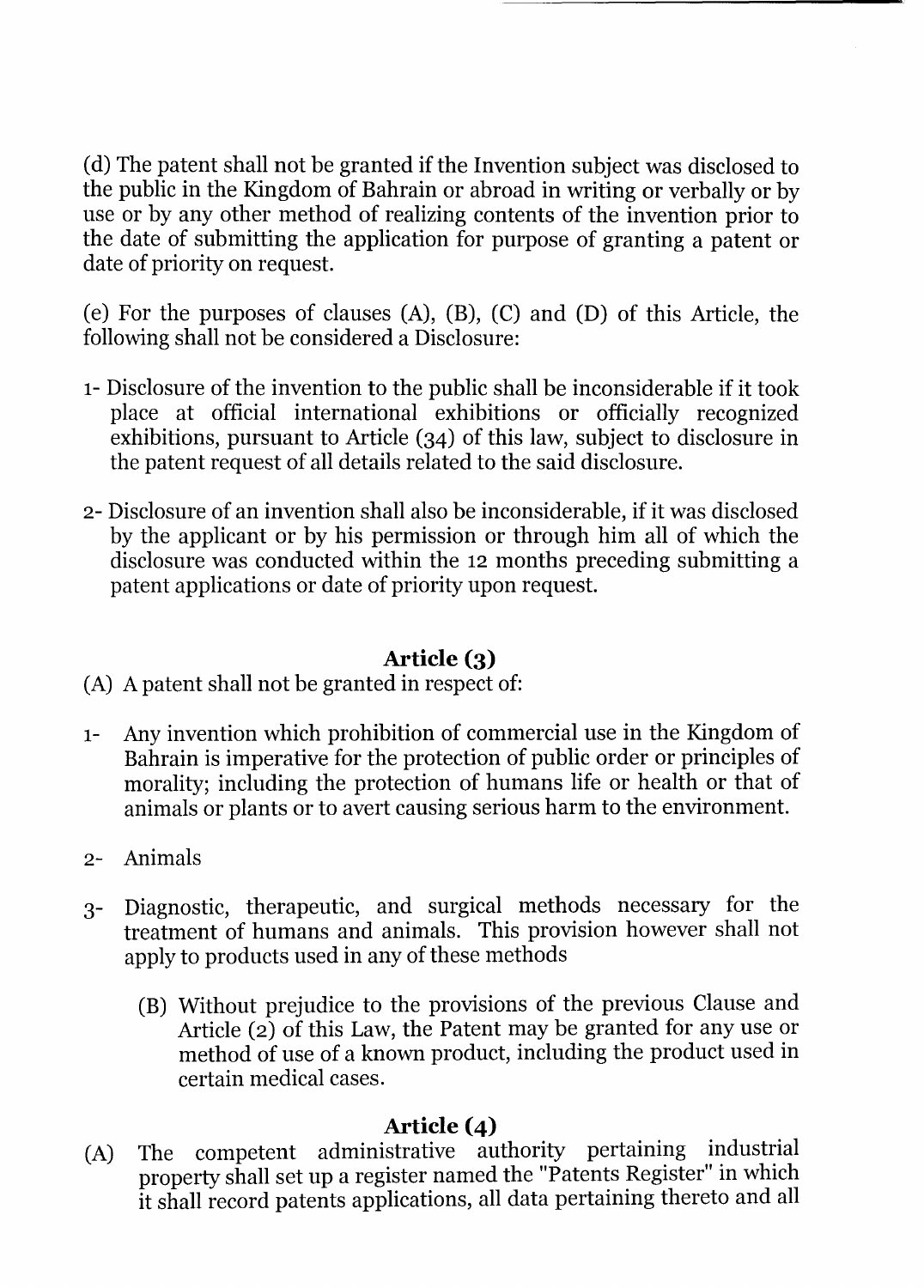acts affected thereon subject to the provisions of this law, its Executive By-laws and the decisions to be issued to implement it.

(B) The existing Patent Register on the date of enacting this Law provisions shall be amalgamated in the register stipulated in the previous clause and shall be considered an indispensable part of it.

#### **Article (5)**

Pursuant to provisions of Chapter (6) of this Title, any Natural or legal person has the right to submit a patent registration to the competent industrial property administrative authority, and to acquire the rights resulting herewith in accordance with provisions of this Law, if that person is a national or a nationals of a country that is member in the Paris Convention for the Protection of Industrial Property, or nationals of any other country according to bilateral or international conventions observed in the Kingdom, or if such a person owned in that region a true and active industrial or commercial facility.

#### **Article (6)**

In case an application for a patent was filed at any member-state of the Paris Convention for the Protection of Industrial Property, or at any other country whose nationals enjoy national treatment by virtue of the bilateral or international conventions observed in the Kingdom; the applicant or the one who has acquired the rights thereof may within a period of six months following the date of that application submit a similar application with respect to the same patent applied for in the previous application, in accordance with the conditions, requirements and procedures stipulated by this law. In this case, the applicant or the person who acquired the rights enjoys the right of priority pursuant to provisions of the Paris Convention for the Protection of Industrial Property provided adherence to provisions of Article (4), Paragraph (d) of the said convention.

#### **Article (13)**

The following shall not be considered a violation of the rights conferred by a patent holder:

- *a.* The use of the invention for non-commercial or non-industrial purposes
- **b.** Others exploitation, in good faith, of the patent for industrial purposes or undertaking serious steps to that end prior to filing the patent application. In such case, notwithstanding the granting of the Patent, the third party is entitled to continue exploiting the invention for the needs of his facility only and to the same extent,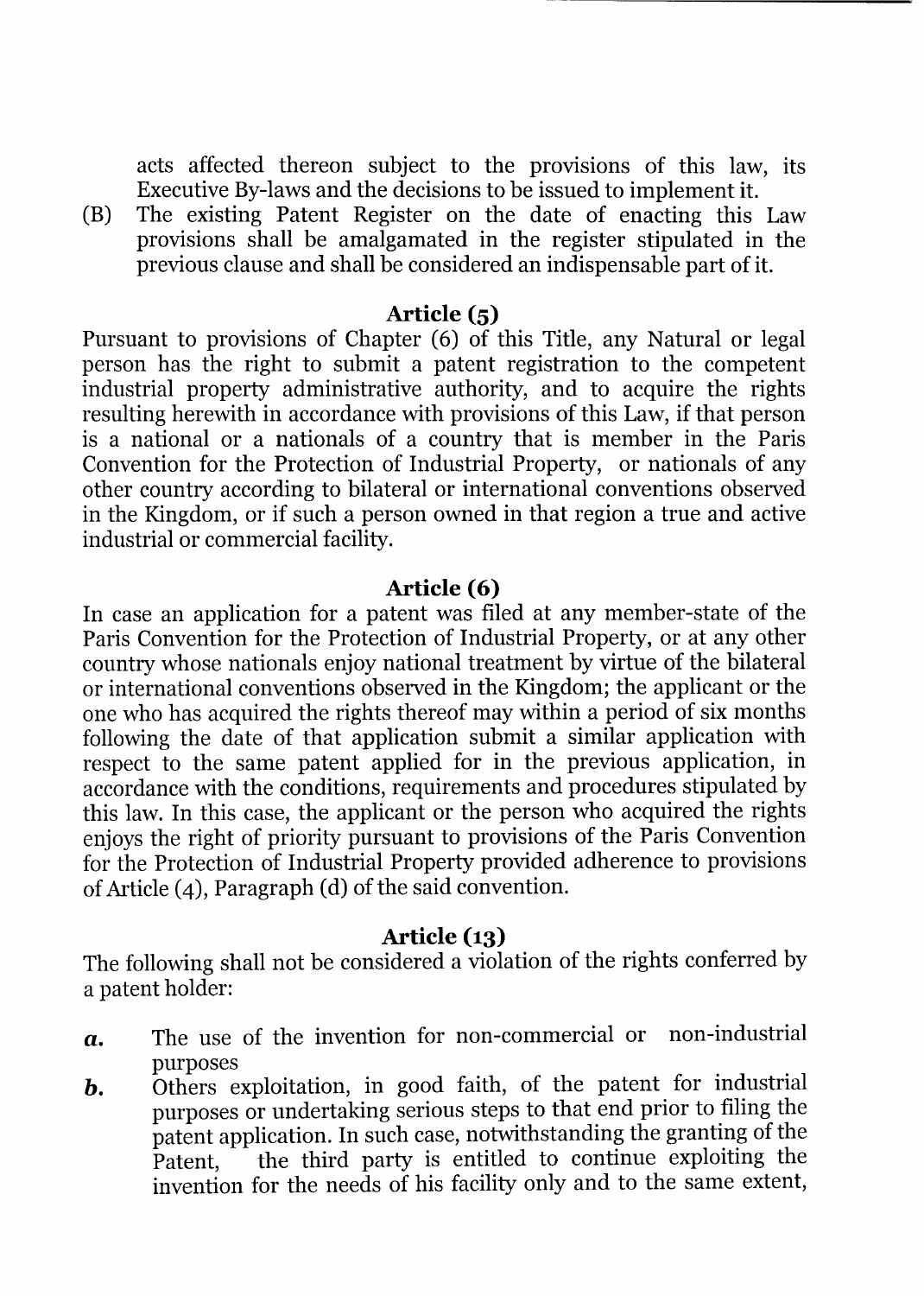but may not transfer this right independently of the said establishment.

- c. The use of patent articles on marine vessels registered by any of the member-states in the Paris Union for the Protection of Industrial Property whether the use was in the ship's body, machinery, equipment, tools or any other additional parts of it upon the vessel temporary or accidental entry in the waters of the Kingdom, provided the use of such means is confined to the needs of the vessel.
- d. Use of the Patent means in manufacturing or operating aircrafts or land vehicles registered to the name of a member country of the Paris Union for the Protection of Industrial Property, or in the manufacturing of the vehicle spare parts upon accidental or temporary entry into the Kingdom.
- e. Use of the Patent subject for purposes of supporting an approval to market a pharmaceutical product provided that the product is not manufactured, used or sold in the Kingdom unless it is for the sole purpose of meeting the terms of the approval to market the product upon elapse of the Patent protection period. In this case it is prohibited to export the product outside the Kingdom unless for the purpose of meeting the terms of approving the marketing of the product in the Kingdom.

### Article (14)

- *a.*  The term of a patent shall be twenty years as of the date of filing the application thereof in the Kingdom, or date of priority as the case maybe.
- *b.*  The patent protection period shall be extended, at the Patent owner request, as a compensation for the unreasonable delay in granting the Patent for reasons beyond his control. If this delay extends to a period exceeding 4 years from the date of submitting the Application in the Kingdom or that it extended for two years from the date of requesting an examination of the application, which ever is latter. Deeds of the patent applicant are not accounted for in calculation of the period.
- c. The pharmaceutical product period of protection shall be extended, with what is deemed to compensate the Patent owner for unreasonable deductions in the actual protection period due to Marketing Approval procedures pertaining to the first commercial use of the product in the Kingdom.
- d. The protection period of the new pharmaceutical product, which marketing was approved, shall be extended based on data pertaining to the safety or the effectiveness of the product itself or a similar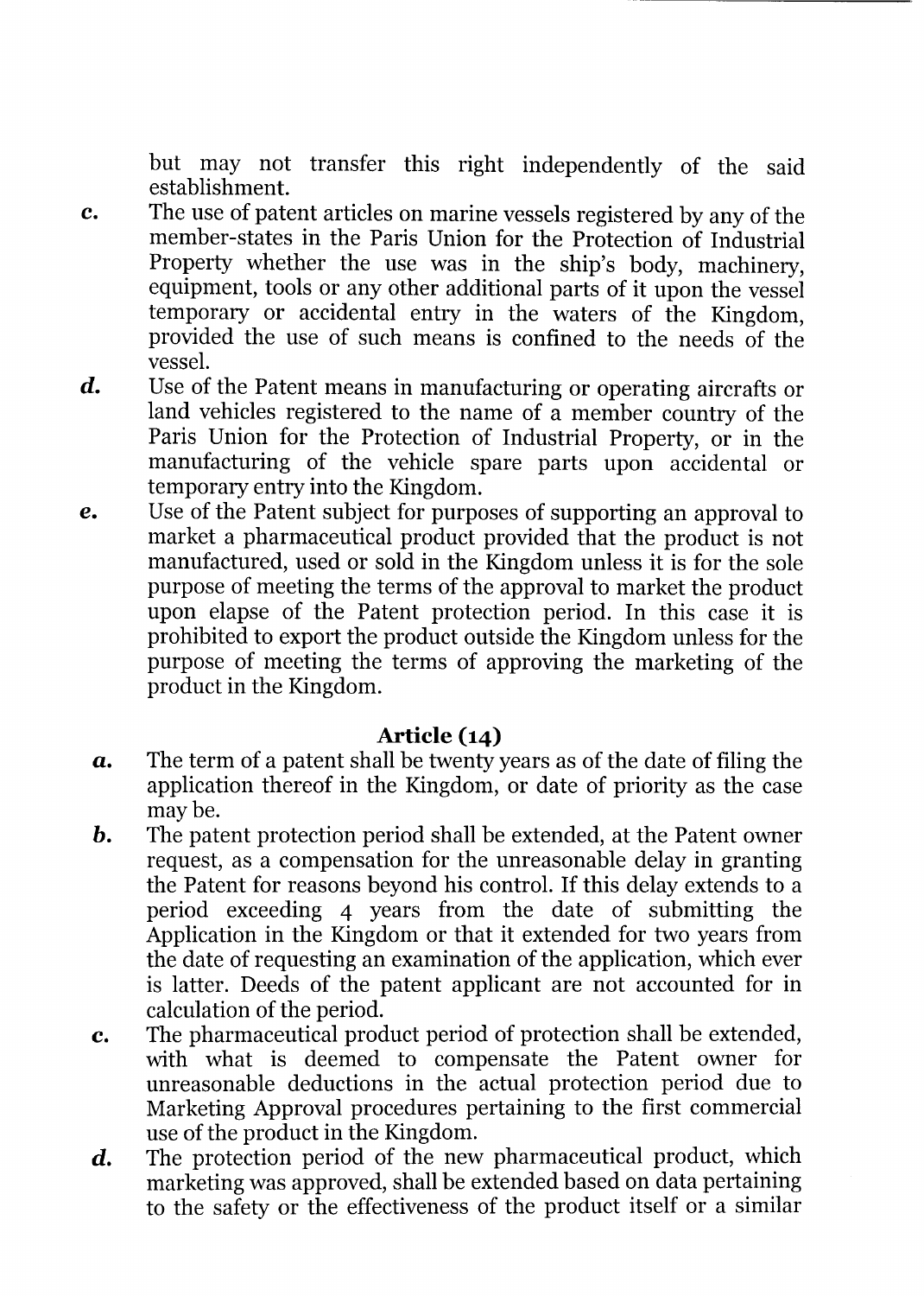product in another country, including the attainment of evidences for marketing license, to adequately compensate the Patent owner for the unreasonable deduction in the actual protection period due to the marketing approval procedures whether in the Kingdom or abroad.

- **e.** For purposes of clauses (C) and (D) of this Article, the term: "actual protection period" means the period extending from the date of the approving the product to the original date of the protection period expiry.
- $f.$  The protection period, based on the request of the patent owner, shall be extended when the patent was granted on basis of a patent granted in another country pursuant to provisions of Article (19 *bis)*  of this Law, and this is for a period equivalent to the patent protection period, if it existed, by the other country.

### **Article (16)**

- *a.* An application for a patent shall be filed by the inventor or the one who has acquired the rights thereof at the competent authority on a special form designed for this purpose to which the set designs are attached, in accordance with the provisions prescribed in this Law and the requirements, conditions and procedures defined by the Executive By-laws. The application in particular shall entail details of the invention and the requested protection, and any graphics stipulated in the details or in any of the requests. The application details must entail sufficient and adequate disclosure of the patent. The patent subject of the request must also be sufficiently supported in terms of disclosure.
	- *b.* For purposes of the previous Clause, the application in particular shall disclose a detailed specification of the invention that gives full account of the subject invention and the best ways for one skilful in the art to implement and use it without the need for unnecessary experiments upon filing the application. The invention shall be considered sufficiently support in terms of disclosure when such a specification appears reasonable for one skilful in the art that the applicant acquired the proclaimed patent at the time of filing the application
	- **c.** Each request must clarify the required subject for protection, and it should be clear, concise, supported with the necessary details, and for one invention or a group of inventions that are interconnected forming a complete creative idea.
	- **d.** The Applicant shall comply with submitting all statements and data related to any previous applications submitted by him about the same patent subject abroad, and the decisions made thereof.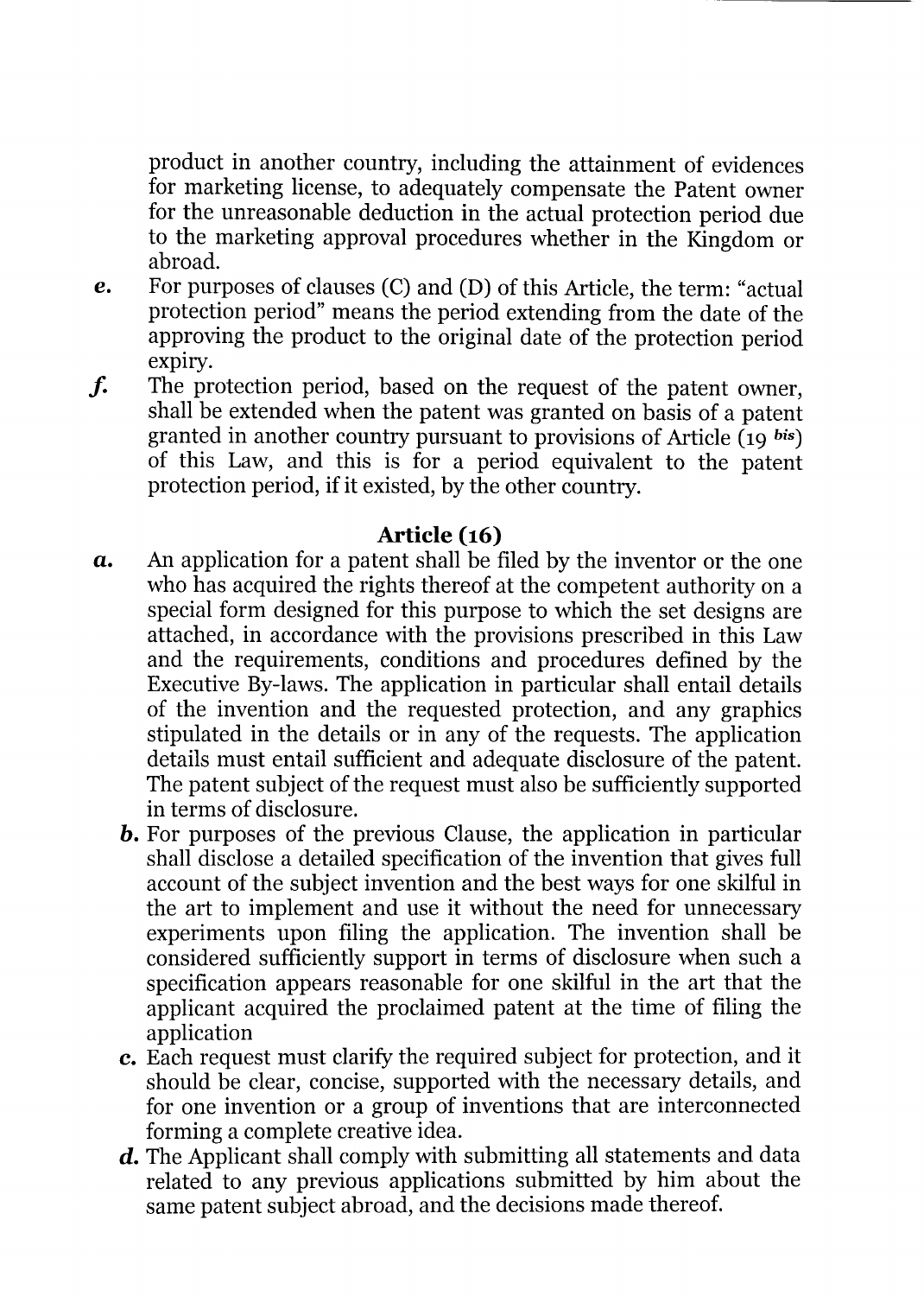# **Article (19)**

- a. The competent administrative authority at the Ministry of Trade shall examine the patent application and the attachments thereof to verify that it meets the required conditions. It may request from the applicant  $-$  within thirty days as of date of receiving the application- to conduct further modifications and conditions as it sees appropriate to decide on it, provided it sets an appropriate appointment that must be communicated to the applicant. If the applicant failed to execute requests made by the competent administrative authority of industrial property on time, the application shall be considered void.
- **b.** The aforementioned authority shall issue a decision on the patent application within sixty days as of date of receipt a complete application, or as of date conducting the modifications and receipt of fees necessary for deciding on it.

**c.** Upon issuing the decision of a patent registration it must be published in the official gazette. If granting the patent was rejected if must be a ground caused that must be communicated to the applicant immediately upon issuance by means of registered letter with receipt.

d. Post to the publication of the acceptance, any person may examine the patent application, supporting attached documents, and related particulars that were entered in the patents register.

### **Article (21)**

Upon issuing a decision to grant the patent, the owner shall receive an official document duly sealed by the competent administrative authority of industrial property showing the details of the patent in the form specially designed by the authority for this purpose.

# **Article (24)**

The competent Minister of industrial property may issue non-exclusive compulsory licenses to exploit an invention subject of the Patent without the consent of the owner, in any of the hereunder cases:

> *a.* National emergencies, persisting necessity or for the purposes of non-commercial public utility provided that the patentee shall be informed of that, when possible, after granting the license.

> **b.** Where the owner has not sufficiently exploited the patented invention with respect to the needs of local market at reasonable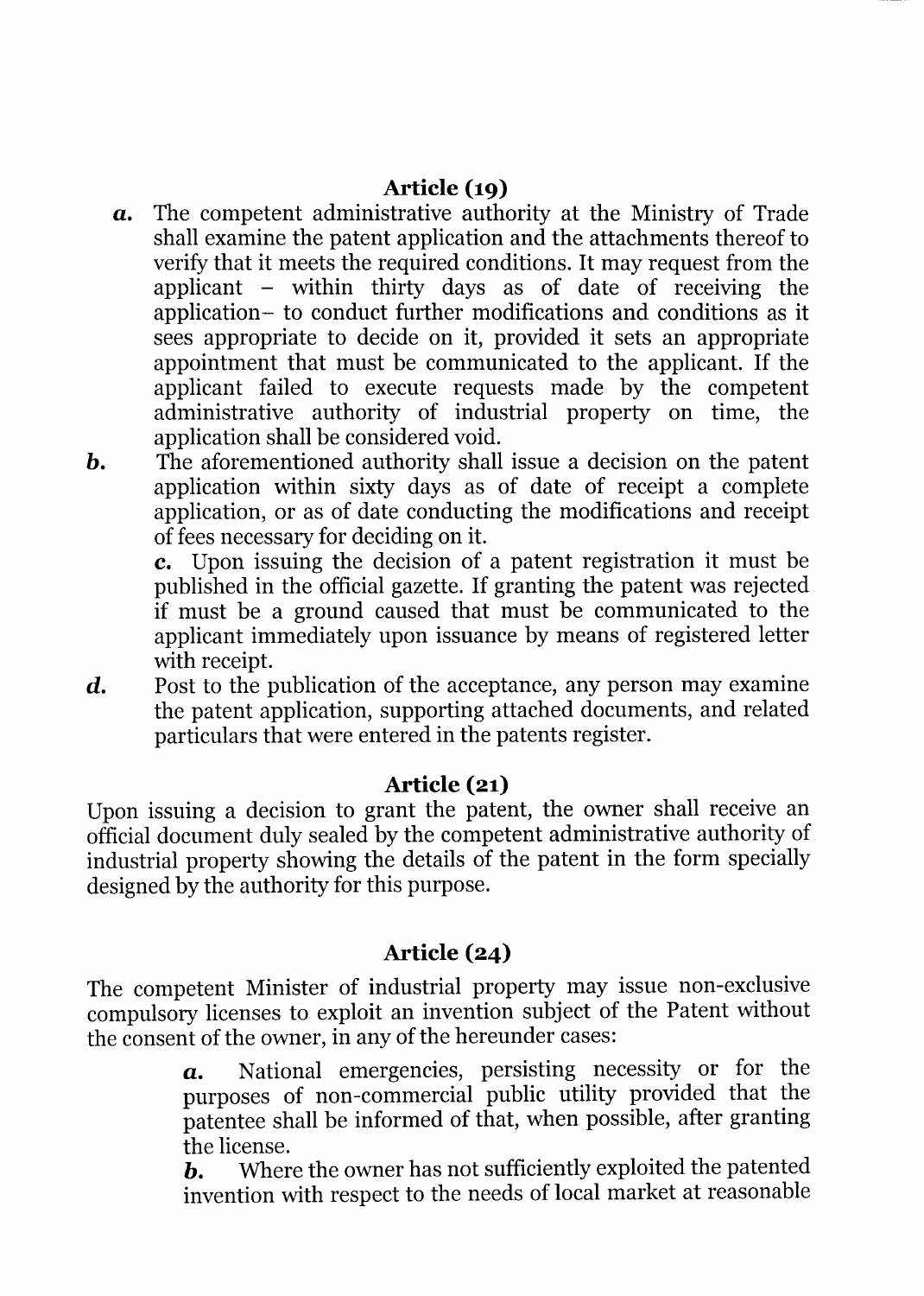prices - taking into account the counterpart prices prevalent in other countries- within three years of the date of patent registration or four years of the filing application whichever is longer. Even so, the competent minister of industrial property may grant the owner of the patent a grace period not exceeding two years to exploit the patented invention in the said form if the non-exploitation was beyond his control , or otherwise the Minister may issue a compulsory license for any person whom the patentee either denied licensing for exploitation or bound it to unfair commercial terms.

**c.** Where exploiting a patent involving an important technical advance of considerable industrial value is attained through exploiting another patent, the owner of the first patent may be granted a compulsory license to exploit the second patent. The exploitation authorized in such case may not be assigned except through the assignment of the first patent. The Second Patent owner may, in return, be granted a compulsory license to exploit the first Patent at reasonable conditions.

**d.** Where the patent owner exercises his rights in a way that prevents others from unfair competition.

#### **Article (25)**

#### **Items (c) and (g)**

(c) The applicant for a license shall be able to seriously exploit the patent through a firm established in the Kingdom, whether the license was issued for manufacturing or importing products subject of the patent.

(g) The licensee shall not assign the license of exploiting the patented invention except to the firm concerned with this exploitation or to the part related to the exploitation of the patent subject to the prior approval by the industrial property competent Minister.

#### **Article (26)**

The industrial property competent authority shall provide the patentee with a copy of the licensing application -in cases other than the one stipulated in item (a) of Article (24) of this law, in which case the patentee may submit to the competent authority a written response to the application subject to the periods and procedures defined by the Executive By-laws. In all cases, the competent minister for industrial property shall issue a decision to either accept or reject the application or keep the application pending on some requirements he stipulates and in all cases the industrial property competent authority shall be committed to notify the patentee and the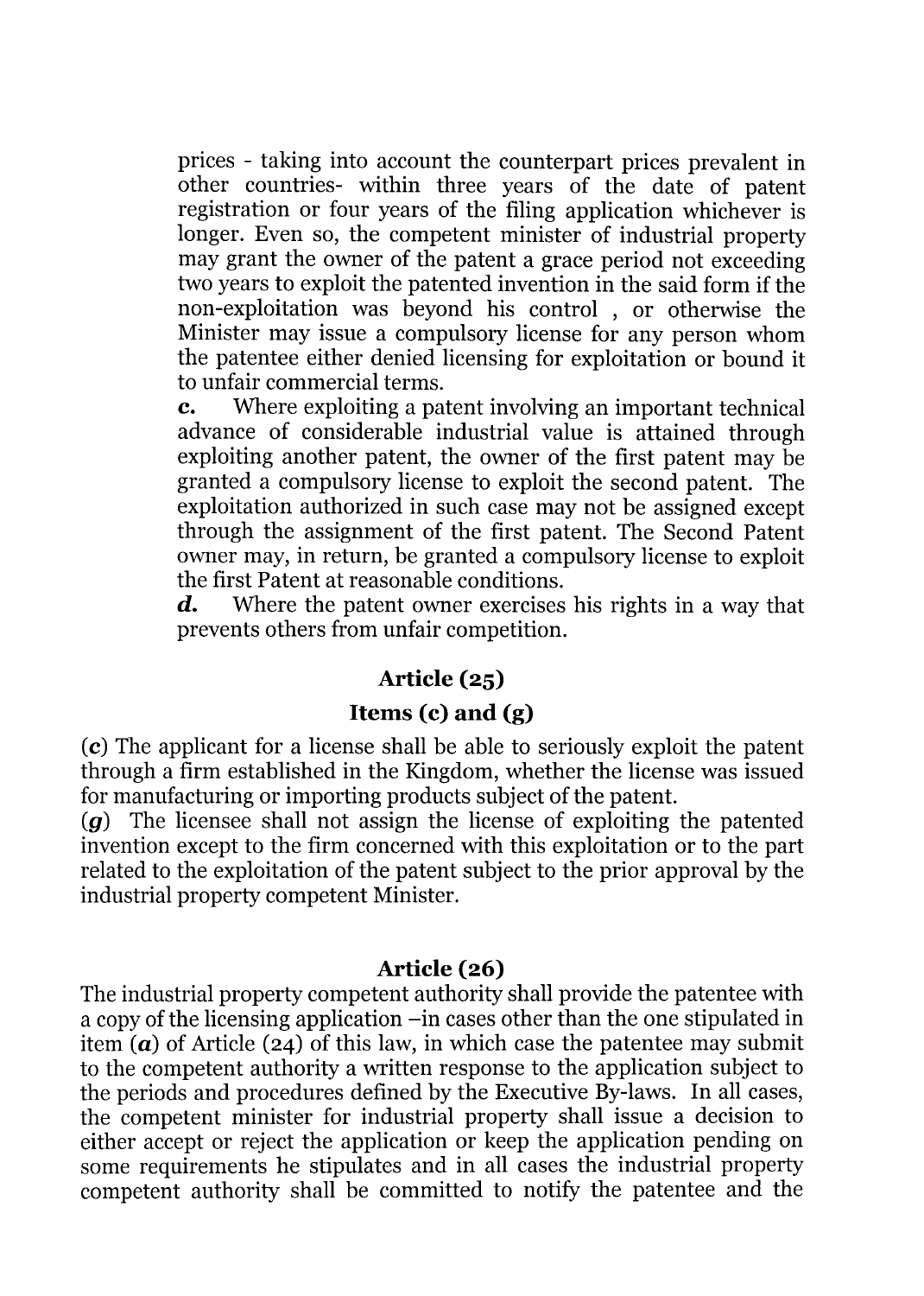license applicant of its decision within thirty days of issuance thereof. Such decision shall be recorded in the patent register and shall be published in the manner prescribed by the Executive By-laws.

#### **Article (29)**

Without prejudice to provisions of Article (36) of this Law, The industrial property competent administrative authority, at the request of any interested party may issue a ground caused decision to revoke the registration of a patent in cases where such a rejection to grant a patent is justified or if the patent was granted based on deceit, pretense or an unjust conduct. A fee shall be imposed on revoking of registration application and the Executive By-laws shall determine procedures to file this application or deciding upon it.

#### **Article (31)**

- *a.*  The industrial property competent authority shall set up a register named "The Utility Model Register" in which the accepted utility model patents, all details pertaining thereto and all actions affected thereupon shall be recorded, in accordance with the provisions of this law, its Executive By-laws and the decisions issued for its implementation.
- *b.*  The existing utility model patent register shall be amalgamated in the register stipulated in the above Clause and is considered an inseparable part of it thereof.

#### **Article (32)**

The term of protection for the utility model patent shall be ten years as of the date of application for a utility model patent in the Kingdom, or the date or priority as the case may be.

#### **Article (34)**

Temporary protection shall be granted to patents and utility models that satisfy the registration requirements of this law while being displayed in the official national exhibitions or officially recognized exhibitions held in the Kingdom.

The rules, conditions and procedures for granting the protection are stipulated by the Executive By-laws.

#### **Article (36)**

Without prejudice to the provisions of Articles (20) and (38) of this Law; any concerned person may adjudicate in writing to the industrial property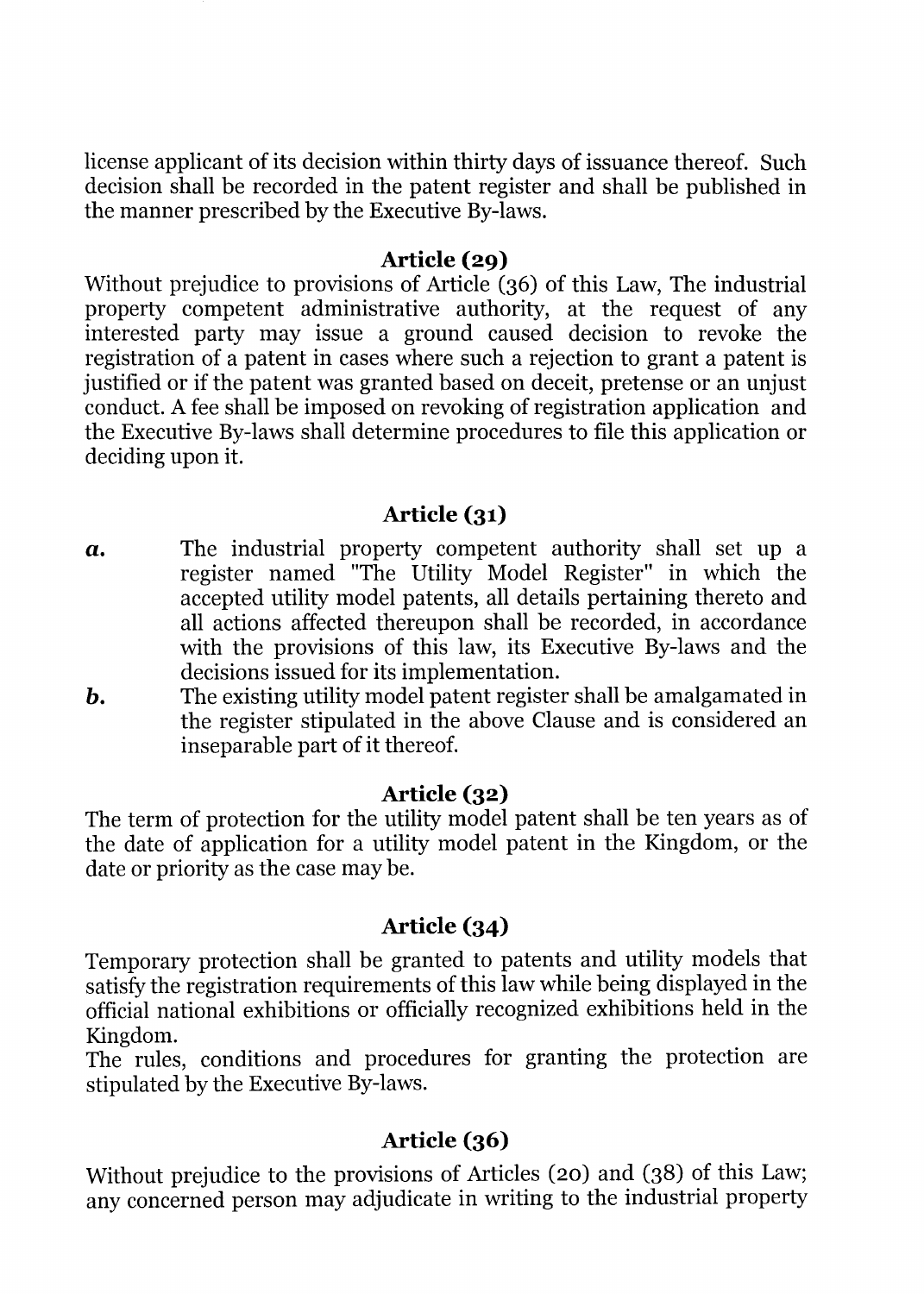competent any decision issued in accordance with the provisions of this law within thirty days of the date of being informed of the decision. The grievance shall be decided on and notified within sixty days as of the date of filing.

The petitioner may revoke the rejection decision before the Civil Supreme Court within sixty days of being informed of the rejection of his grievance.

Revocation before the Court may not be applicable unless, the decision is adjudicated and the grievance is rejected or the lapse of the date specified for deciding it without notification.

### Article (37)

A decision shall be issued by the industrial property competent Minister after the approval of the Cabinet to stipulate the categories of fees prescribed in this law and the rules, rates of increase and decrease and exemption thereof.

# Article (38)

*a.* Any person concerned may request, at any time, industrial property competent administrative authority, to add any detail to the Patent or Utility Model registers that may have been ignored or to omit or amend any detail that is non-compatible with reality or that has been unlawfully entered, as per the rules and procedures and methodology prescribed in the Executive By-laws.

*b.* The rules, procedures, and the dates stipulated in Article (19) of this law, pertaining deciding upon the applications mentioned in the previous Clause.

c. The industrial property competent administrative authority, at any time, may automatically issue a ground caused decision to add any statement to the Patent or Utility Model registers that may have been ignored or to omit or amend any detail that is non-compatible with reality or that has been unlawfully entered, as per the rules and procedures and methodology prescribed in the Executive By-laws.

# Article (39)

- *a.* The employees appointed and duly authorized by the industrial property competent minister to verify implementation provisions of this herein law, and the decisions issued in implementation of the Law, have the authority of entering stores of relation.
- **b.** The employees who are a authorized by the minister of justice, in agreement with the industrial property competent minister shall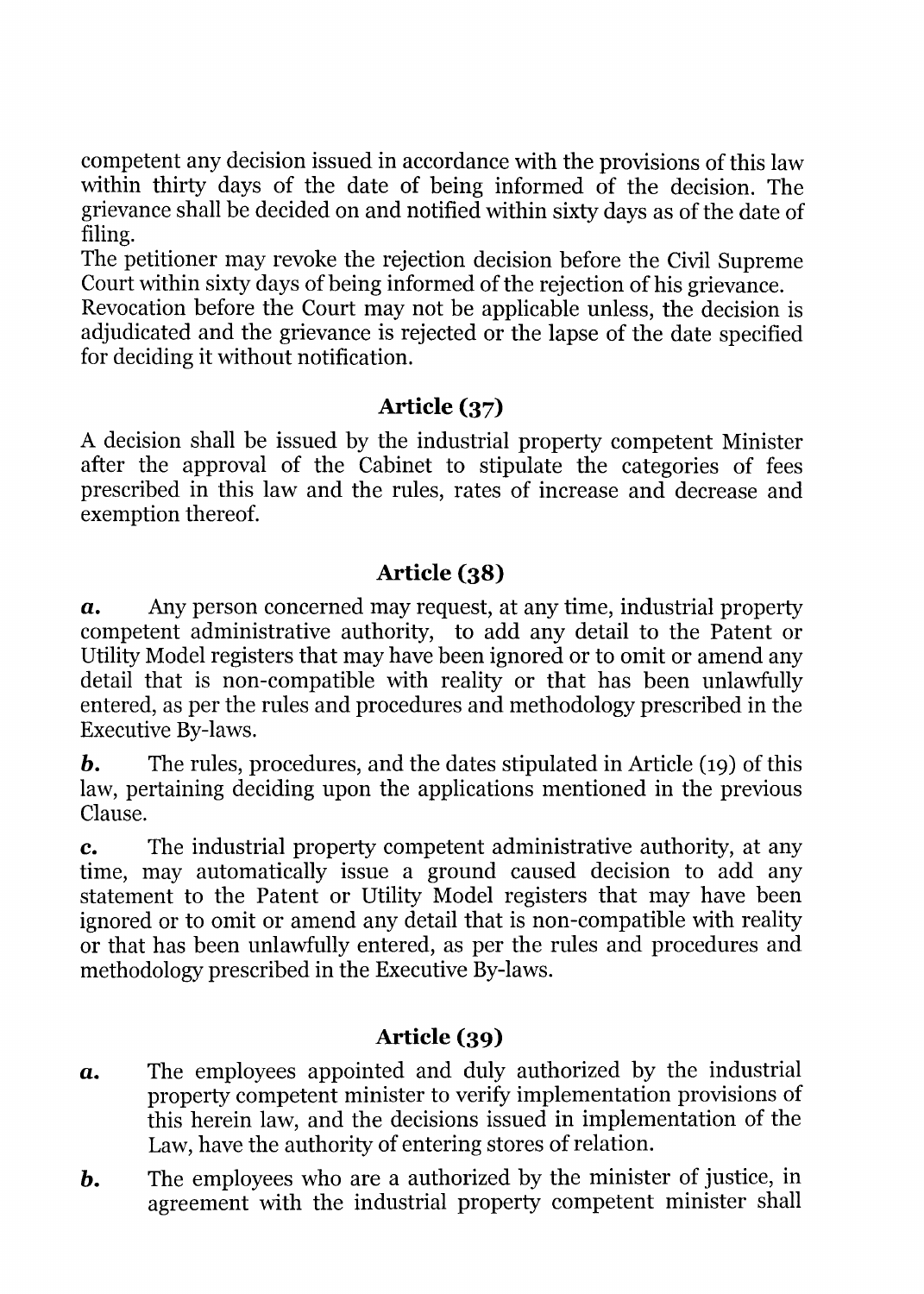have the capacity of Judicial Control Commissioners concerning the offenses taking place within their own jurisdiction and that pertain to their functions. The written minutes concerning these offenses shall be transferred to the Attorney General by virtue of a decision by the Minister of Trade or the one he delegates for this purpose.

### Article (40)

1. In the case of infringement or to prevent threats of infringement on any of the rights prescribed by this Law, the right owner may request an order in a petition from the chief of the court competent with the dispute source to take one or more precautionary measures as appropriate including the following:

*a.* Making a detailed description of the, materials, machinery and equipment used or that have been used in the infringement act and keeping the pertinent evidence.

**b.** Effecting precautionary seizure on the items mentioned hereinabove and the revenues ensuing from the claimed act of infringement.

c. Prohibiting the infringing products which contain the claimed infringement from entering the commercial channels and prohibit their export, including the imported products that are released by the Customs department.

- *b*) Stop or prevent the infringement.
- 2- The chief of the court may request the applicant to provide reasonable evidences that indicate the occurrence of an infringement of the right, or that the infringement is about to take place. The chief of the court may also require from the applicant to provide sufficient information to enable the competent authority to impose the precautionary measure pertaining to the goods in question.
- 3- The chief of the court shall decide upon the petition on an urgent basis within not more than ten days of the date of filing the petition, excluding exceptional cases estimated by the Chief of the Court.
- 4- The chief of the court, when necessary, may issue the aforementioned order at the request of the plaintiff-without summoning the other party; should there be a likelihood that any delay in issuing the order would lead to an inevitable damage on the part of the plaintiff or that it would lead to the destruction of the evidence- provided that the defendant shall be informed of the decision upon issuance thereof.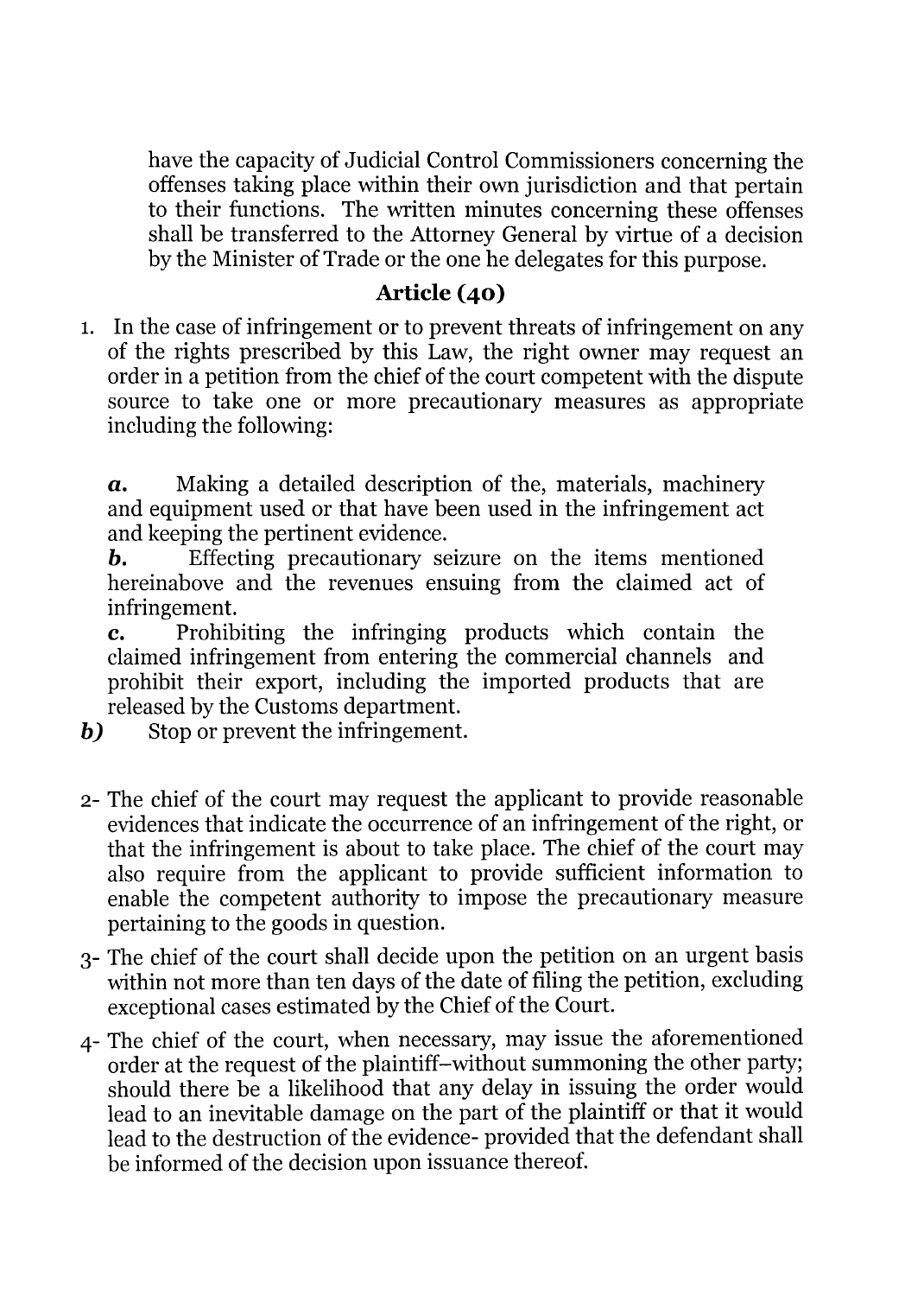5- If the chief of the court ordered a precautionary measure without summoning the other party, the defendant may adjudicate the decision before the competent court within the ten days following the issuance of the decision, in the case of which the court may support the decision or abrogate it wholly or partially.

6- The head of court may require the applicant to provide a reasonable insurance or an equivalent guarantee which determined with the amount that is enough to protect the defendant and prohibits the abuse of this right, and in a way which does not result in refraining, in an unreasonable manner, from requesting of taking the referred to precautionary measures.

7- The chief of the court may request from the plaintiff to secure an adequate banking or an equivalent monetary guarantee sufficient to protect the defendant and prevent any abuse of the right, and in a manner that does not lead without reason to abandoning the petition to undertake the aforementioned precautionary measures.

8- For purposes of this Article, the patent is deemed valid unless otherwise proved.

### **Article (41)**

Without prejudice to any more severe penalties provided for in any other law, any person who unlawfully and knowingly commits any of the hereunder acts shall be punished by imprisonment for a period not less than (3) months and not exceeding one year, and a fine of not less than 500 Dinars and not exceeding 2000 Dinars, or by either penalty:

- **a)** Manufacturing, selling, offering for sale or distribution, or importing or obtaining for commercial purposes; products that contain a violation of any of the rules granted pursuant with the provisions of this Law.
- **b)** Placing a statement on a product, an advertisement, a trademark, a container, packaging material, or otherwise; that would lead others to believe that a product is patented or registered as a utility model.

The court may also order the publication of the verdict in a local daily newspaper once or more at the offender expense.

If the violation is repeated, the penalty shall be doubled in both the minimum and maximum imprisonment and the closing of the commercial store or project, as may be the case, for not less than 15 days and not exceeding (6) months, and publishing the verdict in a daily newspaper once or more at the expense of the offender.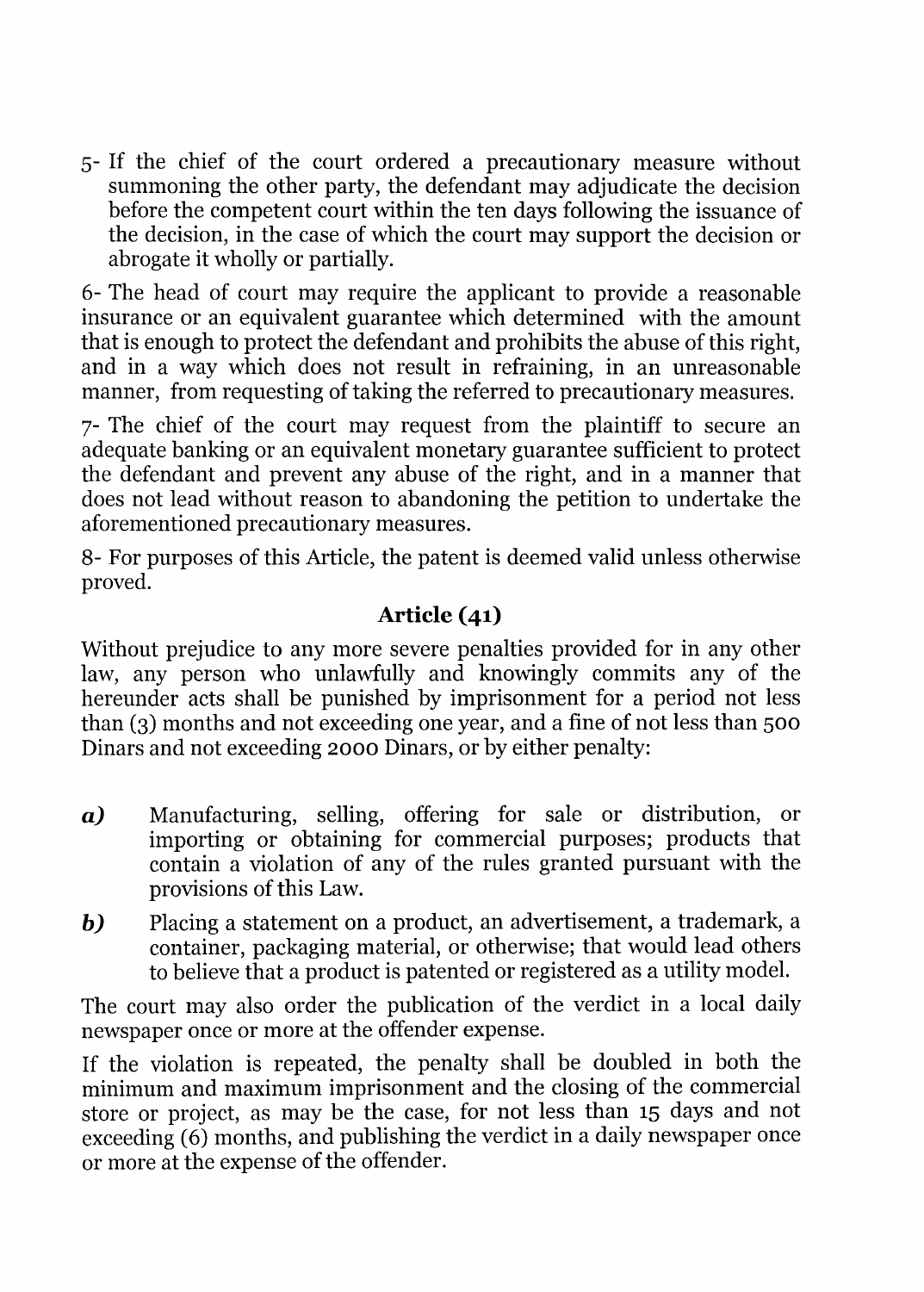# **Article (42)**

Without prejudice to the provisions of bilateral or international agreements observed in the Kingdom, industrial privileges pursuant to the applied laws and regulations prior to the date of applying this Law shall be granted the protection provided for in this law, and shall be deemed to be registered pursuant to its provisions, provided that the elapsed protection period is deducted from the protection period provided for in this law pursuant to the procedures and methods prescribed in the Executive By-laws.

### *Article (2)*

The term "industrial property competent administrative authority" shall be replaced with the term "the competent authority at the Ministry of Trade" and the term "industrial property competent minister" with the term "Minister of Trade" wherever mentioned in the texts of the Law No. 1 of 2004 on patents and utility models.

#### *Article (3)*

A new clause shall be added to Law No. 1 of 2004 on patents and utility models, with the number *(h)* to Article (28) and other

Articles with numbers (19 *bis)* , (40 *bis),* (41 *bis),* a new sixth chapter to the first Title " International registration and its articles from (29 *bis* ) (29 *bis)*  (7), which stipulates:

### *Article (28)*

*h)* Issuing a decision to strike off a patented invention registration without submitting any grievances to that effect within the date stipulated in Article (36) of this Law, or the issuance of a decision revoking the grievance from the verdict to strike off the patented invention registration.

#### *Article (19 bis)*

The patent may be granted based on a Patent issued for the same invention in another country, in accordance with the conditions and procedures that are determined by a decision issued by the industrial property competent minister.

### *Article (40 bis)*

*a)*Any person who suffered a direct damage resulting from the violation on any rights given in accordance with the provisions of this Law, may file a complaint at the competent court demanding the following: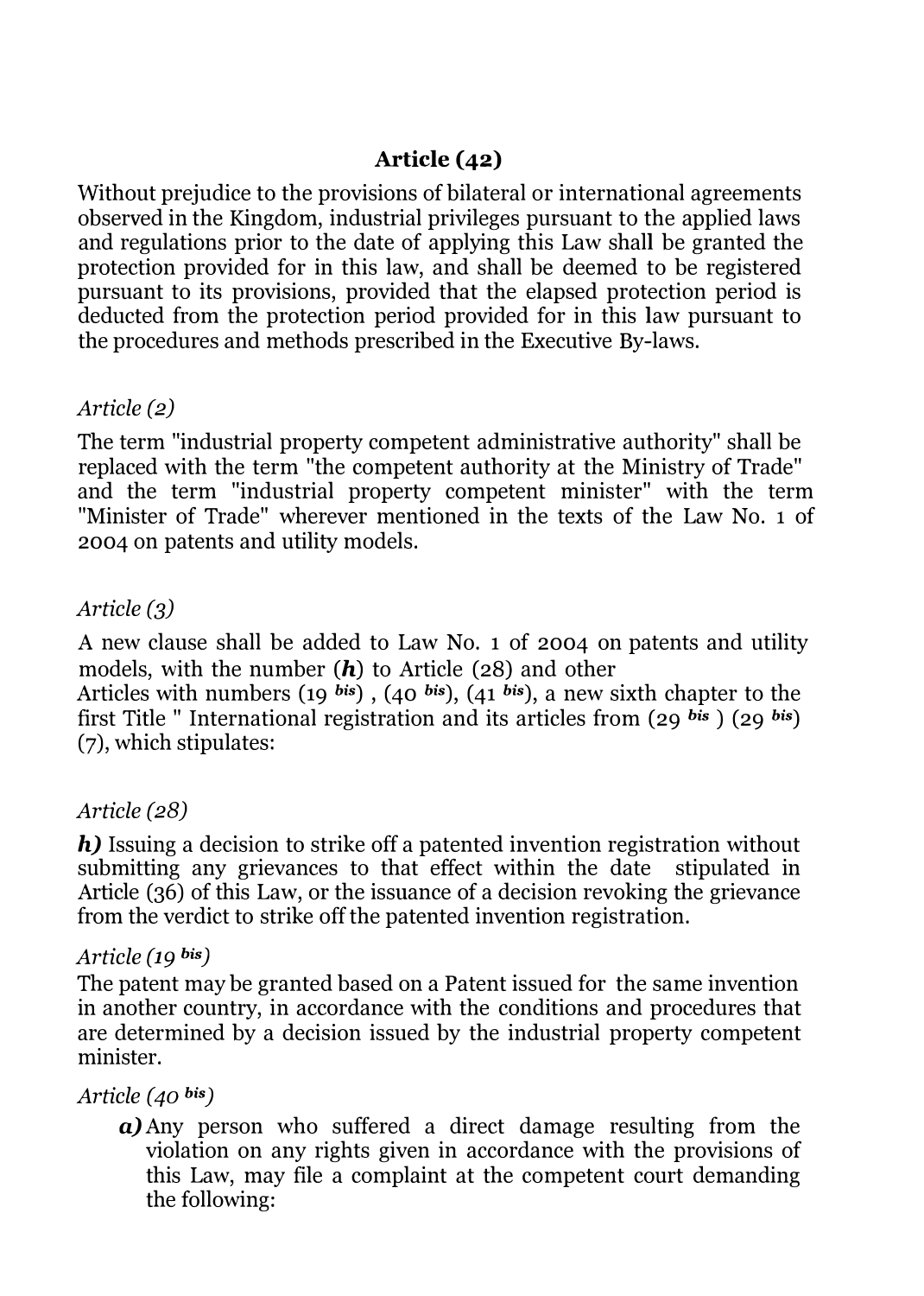- 1- A Compensation to repair the damages caused by the violation.
- 2- The revenues gained by the offender from the infringement and were not taken into account when the compensation was calculated.

The Court shall estimate the adequate compensation resulting from the damage in accordance with provisions of Articles (161) and (162) Clause (A) of the Civil Law, while considering the value of the product or service-Subject of the infringement- in accordance with what is specified by the plaintiff pertaining the retail price or any other standard required to be implemented or through an expert opinion.

**b**) The court may force the defendant, who is proved guilty, to present to the court or to the patent owner, any information he may have concerning a person/ $(s)$  or entities that contributed to any of the infringement elements, and the means of production or distribution channels of products or services, including the identity of each contributor in the production or distribution of products or services, and specifying the each distribution channel.

### *Article* (41 bis)

Without detriment to any more severe penalty provided for in any other law:

- **a.** Any person who violates the order issued to him by the court shall be punished with imprisonment for a period not exceeding one month or with a fine not exceeding (300) Dinars, pursuant to clause  $(B)$  of Article (40 bis) of this Law.
- *b.* Any of the parties involved in the litigation, legal aides, or experts who violate a court order concerning the protection of classified information that are disclosed or exchanged during the court proceedings, shall be punished with a fine not exceeding (1000) Dinars.

# Chapter Six

# **International Registration:**

### *Article* (29 bis)

In implementing provisions of this chapter, the following words and terms shall have the meanings shown next to each of them, unless the context otherwise stipulates:

Treaty: Patent Cooperation Treaty.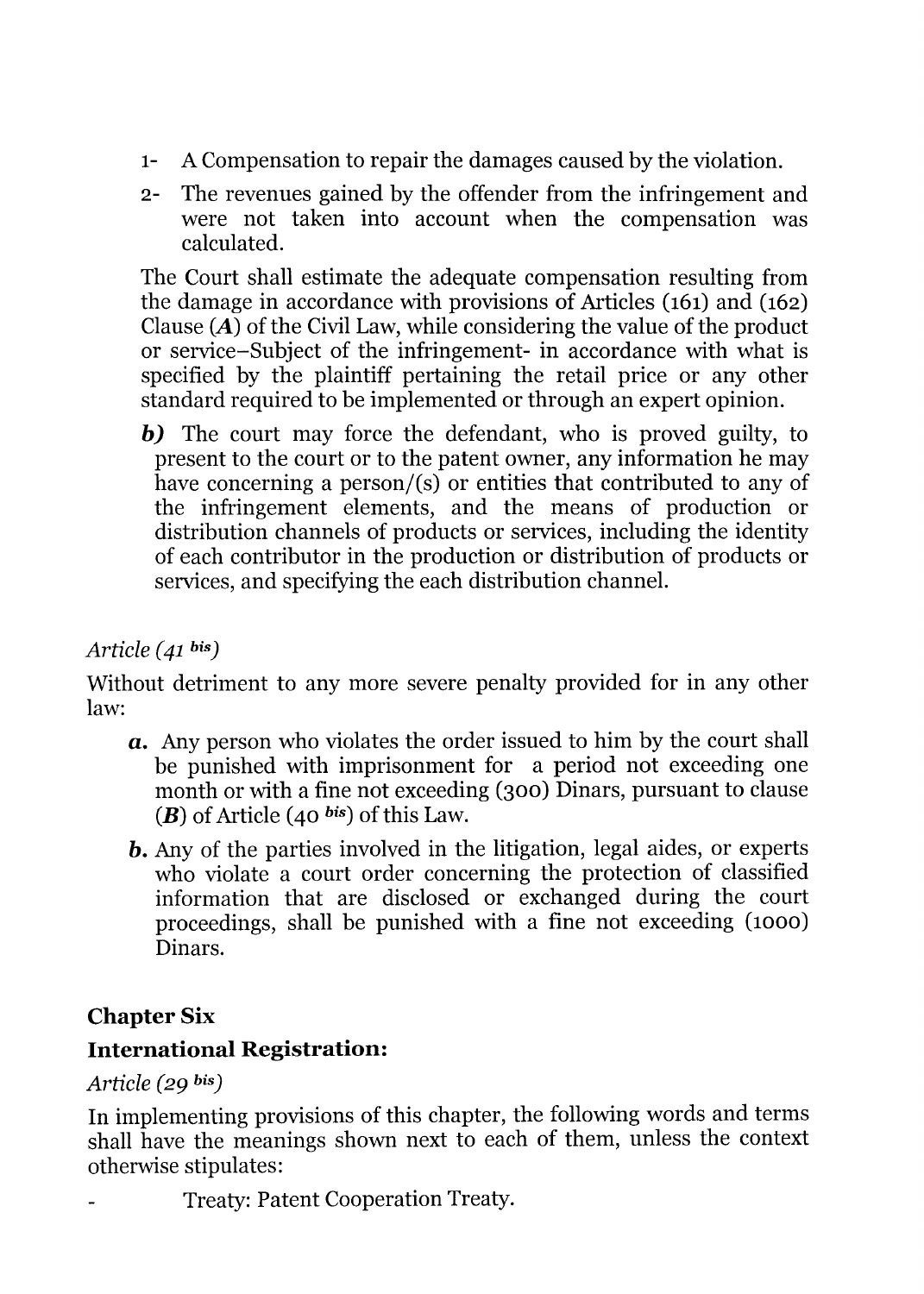- International Union: the International Cooperation Union on Patents which membership entails the member-states signatories of the Convention
- International Office: International Office of WIPO
- International Request: the registration application filed pursuant to provisions of the Convention.

#### *Article* (29 *bis) (1):*

Any natural or legal person has the right to file an international application at the industrial property competent administrative authority and the Application ensuing rights in accordance with the provisions of the Convention and its implementing regulations if he was:

1- A citizen or a resident in the Kingdom

2- Foreigners who are nationals of any of the member states in the International Union or residing thereof.

**3-** Foreigners who are nationals of any of the member-states in the Paris Convention for the Protection of Industrial Property or residing thereof, if the country was not a signatory of the Convention when the International Union Association decides to allow so

#### *Article* (29 *bis)* (2):

**a)** Subject to provisions of Article (29 *bis)* of this Law, an international application may be submitted to the industrial property competent administrative authority in its capacity as the international applications receipt office.

The Application shall be written in Arabic, and may be written in English provided an Arabic translation is attached thereto.

- **b**) A fee should be set on the international application that must be paid within a period not exceeding twelve months from the date of filing the application.
- **c)** The industrial property competent administrative authority shall examine the international application to ensure it meets all requirements stipulated in Article (11), and it may require from the applicant modifications or complete other procedures it deems necessary in order to issue a decision provided a date is set to notify the applicant.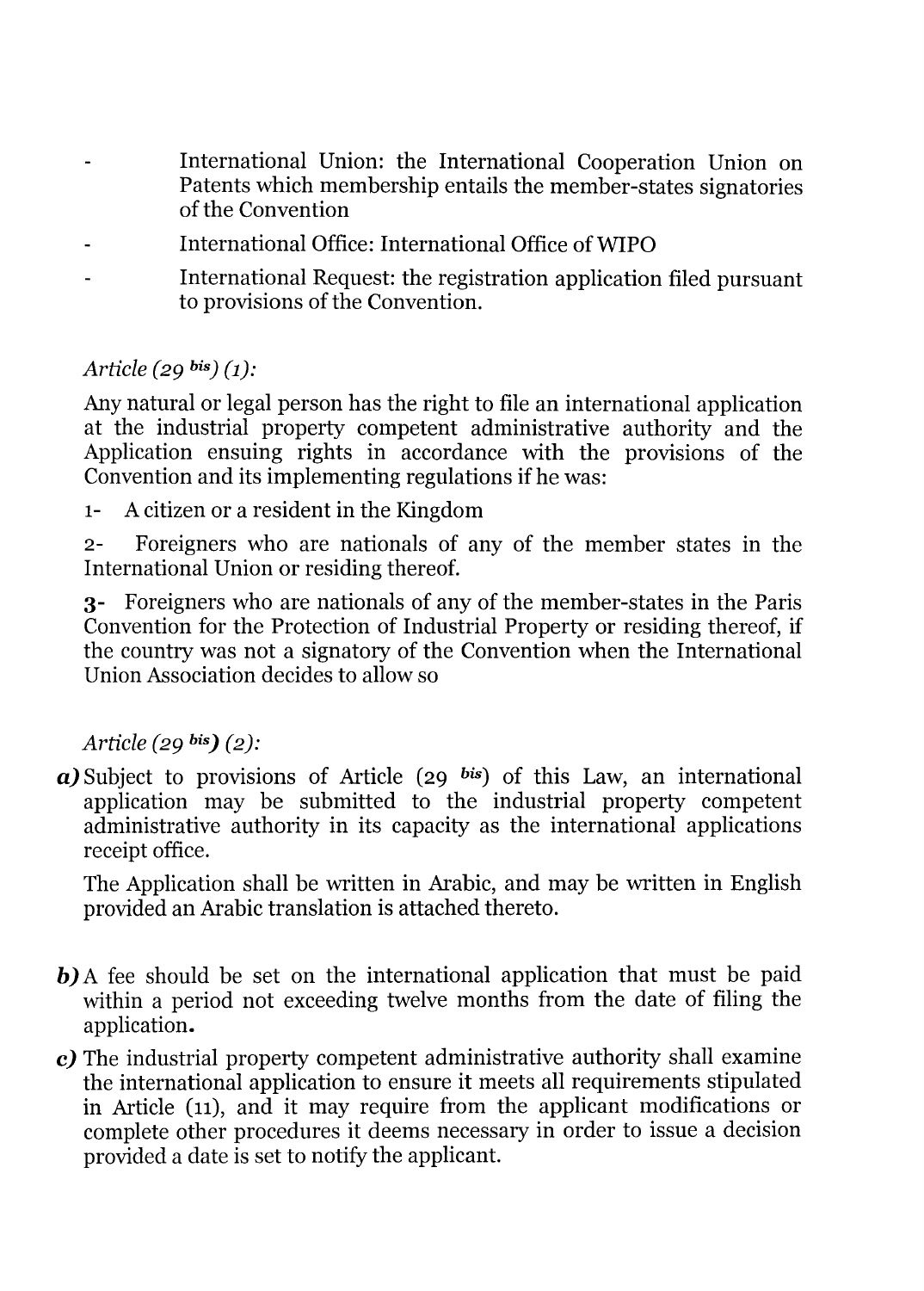**d)** If the applicant did not conduct the tasks assigned by the industrial property's competent administrative body or failed to pay the international application fees on the set date, then the international application will be annulled.

# Article (29 *bis)* (3)

**(A)** Whereas the international application meets all requirements, the industrial property competent administrative authority shall forward the application to both the International Office and the international research administration referred to in Article (16) of the convention, while maintaining a copy of the application.

*(B)* The date of filing the international application at the industrial property competent administrative authority, if it fulfilled all requirements, or the date set for submitting the required amendments are thereto considered, as it may be the case, the international filing date and it has the same effects as the ones resulting from a national one, in accordance with provisions of this Law.

#### Article (29 *bis)* (4):

If the Kingdom of Bahrain was specified, in accordance with the international application, as the country in which the invention is protected or as a selected country, the applicant must submit to the industrial property competent administrative authority a copy of the international applications translated into Arabic, and in both cases a fee is prescribed that must be paid within not more than (30) months as of date priority.

### Article (29 *bis)* (5)

The industrial property competent administrative authority may not perform the following:

**a)** Permit others, without the owner request or his previous consent, to examine the international application before any of the following, whichever comes first:

1- International publication date pertaining the international application in accordance with the provision of Article (21) of the Convention.

2- Date of receiving the notification about the international application in accordance with the provision of Article (20) of the Convention.